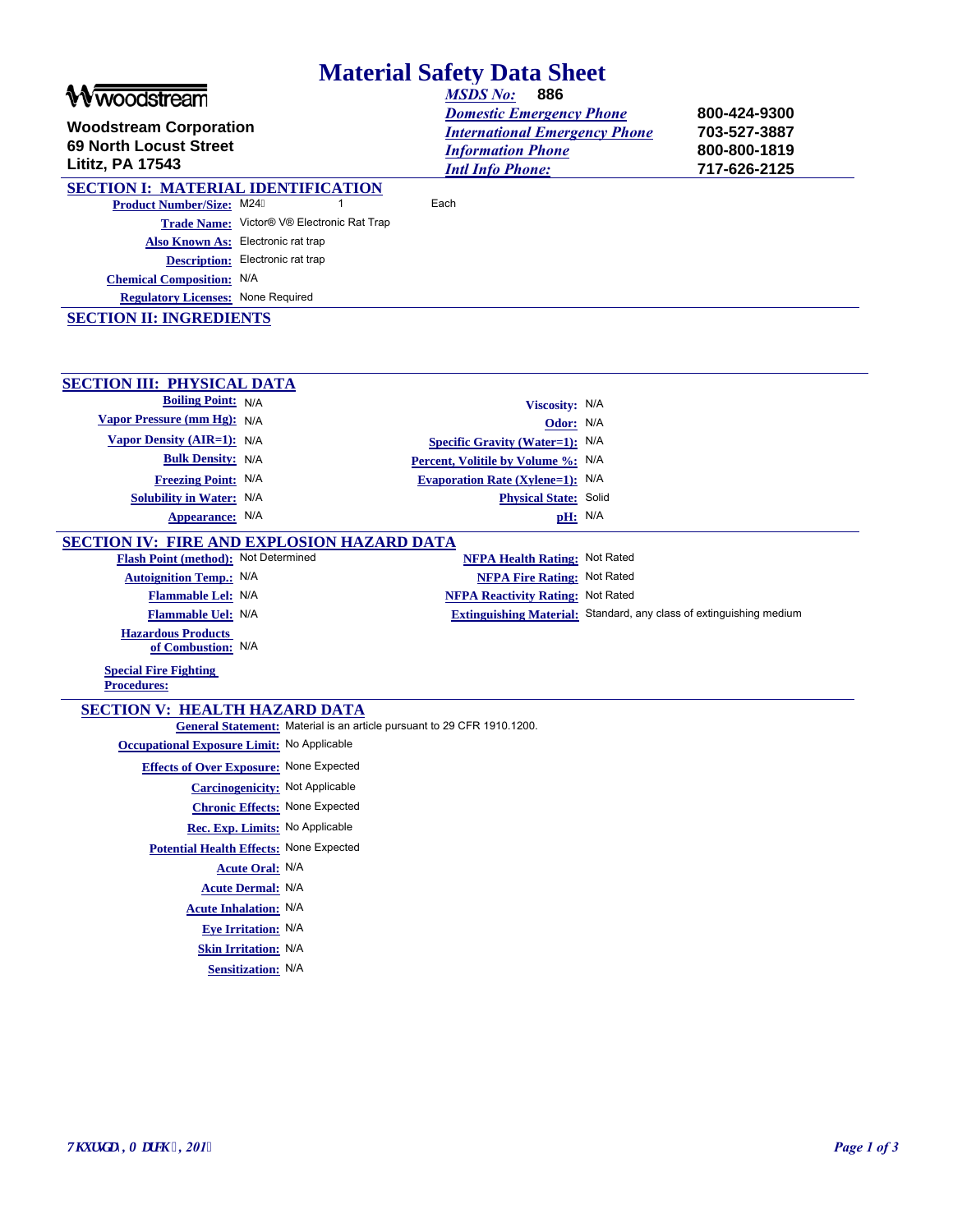| <b>SECTION VI: REACTIVITY DATA</b>                       |                                                                                                              |  |  |  |
|----------------------------------------------------------|--------------------------------------------------------------------------------------------------------------|--|--|--|
| <b>Stability:</b> Stable                                 |                                                                                                              |  |  |  |
| Conditions to avoid: N/A                                 |                                                                                                              |  |  |  |
| <b>Materials to avoid: N/A</b>                           |                                                                                                              |  |  |  |
| Hazardous Decomposition: N/A                             |                                                                                                              |  |  |  |
| Conditions to avoid: N/A                                 |                                                                                                              |  |  |  |
| Hazardous Polymerization: N/A                            |                                                                                                              |  |  |  |
| Conditions to avoid: N/A                                 |                                                                                                              |  |  |  |
| <b>SECTION VII: SPILL OR LEAK PROCEDURES</b>             |                                                                                                              |  |  |  |
| Steps to be taken if material is<br>released or spilled: | Dispose of in accordance with all applicable federal, state, and local regulations.                          |  |  |  |
|                                                          | Waste Disposal Method: Dispose of in accordance with all applicable federal, state, and local regulations.   |  |  |  |
|                                                          | Product Disposal Method: Dispose of in accordance with all applicable federal, state, and local regulations. |  |  |  |
| <b>SECTION VIII: SPECIAL PROTECTION INFORMATION</b>      |                                                                                                              |  |  |  |
| <b>Respiratory Protection: Not Required</b>              |                                                                                                              |  |  |  |
| Protective Gloves: Not Required                          |                                                                                                              |  |  |  |
| Eve Protection: Not Required                             |                                                                                                              |  |  |  |
| <b>Protective Clothing: Not Required</b>                 |                                                                                                              |  |  |  |
|                                                          | Ventilation: Not Required                                                                                    |  |  |  |
| <b>Other Protective Equipment: Not Required</b>          |                                                                                                              |  |  |  |
| <b>Protection Note: Not Required</b>                     |                                                                                                              |  |  |  |
| <b>SECTION IX: SPECIAL PRECAUTIONS</b>                   |                                                                                                              |  |  |  |
|                                                          | Storage and Handling: Store in a cool, well venilated area.                                                  |  |  |  |
|                                                          |                                                                                                              |  |  |  |
|                                                          |                                                                                                              |  |  |  |

**Other Precautions:** None

**Precaution Note:** None

**SECTION X: ECOLOGICAL INFORMATION**

**Ecotoxicity:** Not Required **Environmental Fate:** Not Required